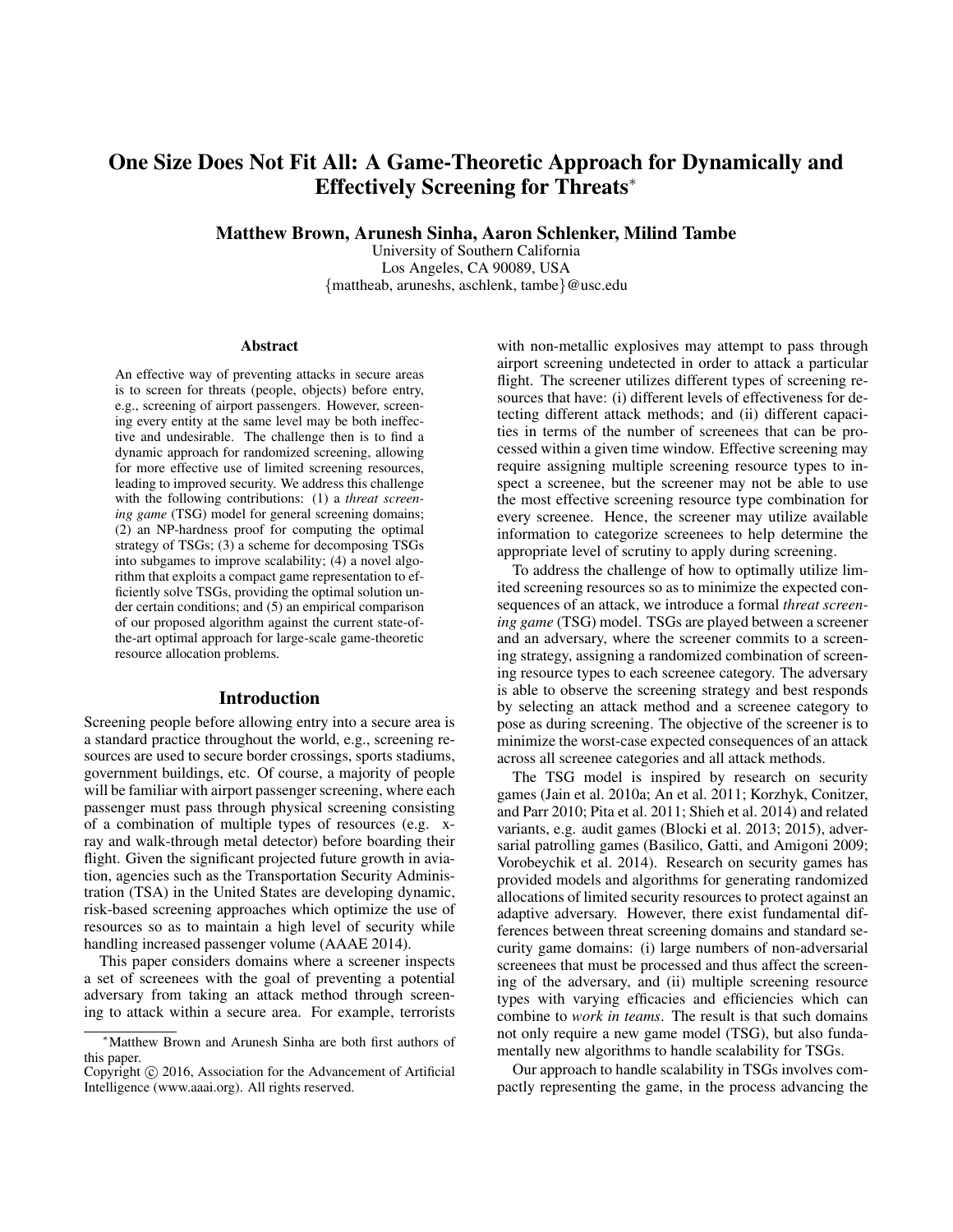state of the art in randomized allocation (Budish et al. 2013). In particular, TSGs do not satisfy the conditions identified in (Budish et al. 2013) that are required for a lossless compact allocation representation. We provide an efficiently computable compact representation for TSGs which is lossless under certain conditions, thereby providing a generalizable approach for handling scenarios in randomized allocation beyond those identified in the current state of the art.

While airport passenger screening is our motivating domain, the purpose of this paper is to introduce models, algorithms, and insights that are generally applicable to screening for a variety of both physical and non-physical threats. Our contributions include: (1) the general TSG model; (2) an NP-hardness proof for computing the optimal strategy of TSGs; (3) a scheme for decomposing TSGs into subgames to improve scalability; (4) a novel algorithm that exploits a compact game representation to efficiently solve TSGs, providing the optimal solution under certain conditions; and (5) an empirical comparison of the proposed algorithm against the current state-of-the-art approach for large-scale gametheoretic allocation problems. Finally, we evaluate the potential benefit of using a screening strategy obtained by solving a TSG over less dynamic screening strategies.<sup>1</sup>

# Motivating Domain

While the TSG model has broad applicability, in this section we focus on one concrete domain. In the United States, the Transportation Security Administration (TSA) screens around 800 million airport passengers annually. The TSA utilizes a number of resources for screening passengers, e.g., x-ray machines, walk-through metal detectors, advanced imaging technology machines. Each passenger is required to go through a combination of screening resources before boarding their flight in order to minimize the threat of a terrorist passing through screening and attacking a flight.

The TSA's new DARMS (Dynamic Aviation Risk Management Solution) initiative fundamentally re-envisions aviation security at all airports nationwide (AAAE 2014). In our joint work with the TSA, we focus solely on the passenger screening component of DARMS. Whereas the TSA previously screened all passengers equally, recently they have implemented risk-based screening through programs such as TSA Pre $\sqrt{\mathcal{P}}$  in which passengers can choose to submit to background checks in order to receive expedited screening. The idea being that fewer resources should be dedicated to screening lower risk passengers and more resources dedicated to screening higher risk passengers, improving both overall screening efficiency and efficacy simultaneously.

In DARMS, the TSA assigns each passenger a risk level based on available information such as flight history, frequent flyer membership, TSA Pre $\sqrt{\mathcal{B}}$  status, etc. The TSA also assigns a value to each flight that measures its attractiveness as a target for terrorists based on gathered intelligence. The innovation in DARMS is that the *screening for each passenger is conditioned on both the passenger's risk* *level and flight*. Our goal is to exploit this additional flexibility by using the TSG model to compute the optimal dynamic screening strategy, given the available screening resources.

#### Threat Screening Game Model

A *threat screening game* (TSG) is a Stackelberg game played between the screener (leader) and an adversary (follower) in the presence of a set of non-player screenees passing through a screening checkpoint operated by the screener. As a Stackelberg game, the screener commits to a randomized screening strategy, while the adversary is able to observe the screening strategy and select a best response. The complete specification of a TSG includes the following:

- *Time windows:* Screening problems feature a temporal dimension, as screenees do not arrive all at once, but rather over a period of time. We model this by slicing the game into a set of time windows  $W$ . We use superscript  $w$  for relevant variables to indicate the time window.
- *Screenee categories*: Screenees may have defining characteristics upon which their screening can be conditioned, e.g., risk level and flight in DARMS. Screenees with identical defining characteristics can be aggregated into a screenee category  $c \in C$  as they are functionally indistinguishable within the context of the game. The total number of screenees in each category  $c$  is  $N_c$  and the number of screenees in  $c$  that arrive at the screening checkpoint during time window  $w$  is  $N_c^w$ . We assume a constant arrival rate for screenees within each screenee category and time window. All screenees in a category arriving in the same time window are screened equally in expectation according to the randomized screening strategy.
- *Adversary actions*: The actions for the adversary consist of selecting a time window  $w \in W$  to go through screening, a screenee category  $c \in C$  to pose as during screening, and an attack method  $m \in M$ . An example adversary action is  $w = 8:00AM-9:00AM$ ,  $c = {HighRisk, Flight1}$ , and m = *on-body non-metallic explosives*.
- *Adversary types*: There may be defining characteristics that an adversary cannot control, e.g., TSA-assigned risk level. Thus, there may be restrictions placed on the actions an adversary can select based on their defining characteristics. Therefore, we refer to an *adversary type*  $\theta \in \Theta$ , which restricts the adversary to select from screenee categories  $C_{\theta} \subset C$ . The adversary knows their own type, but the screener does not. The screener only knows a prior distribution z over the adversary types.
- *Resource types*: The set of screening resource types is R and all resources of type  $r \in R$ , e.g., all walk-through metal detectors, can be used to screen a combined total of at most  $L_r^w$  screenees during time window w.
- *Team types*: Screenees must be screened by one or more resources types, e.g., walk through metal detector *and* xray machine. Each unique combination of resources types constitutes a screening team type  $t$ . The set of all valid team types, denoted by  $T$ , is given a priori.

<sup>&</sup>lt;sup>1</sup>All proofs in this paper can be found in the online Appendix at http://teamcore.usc.edu/papers/2016/DARMS.Appendix.pdf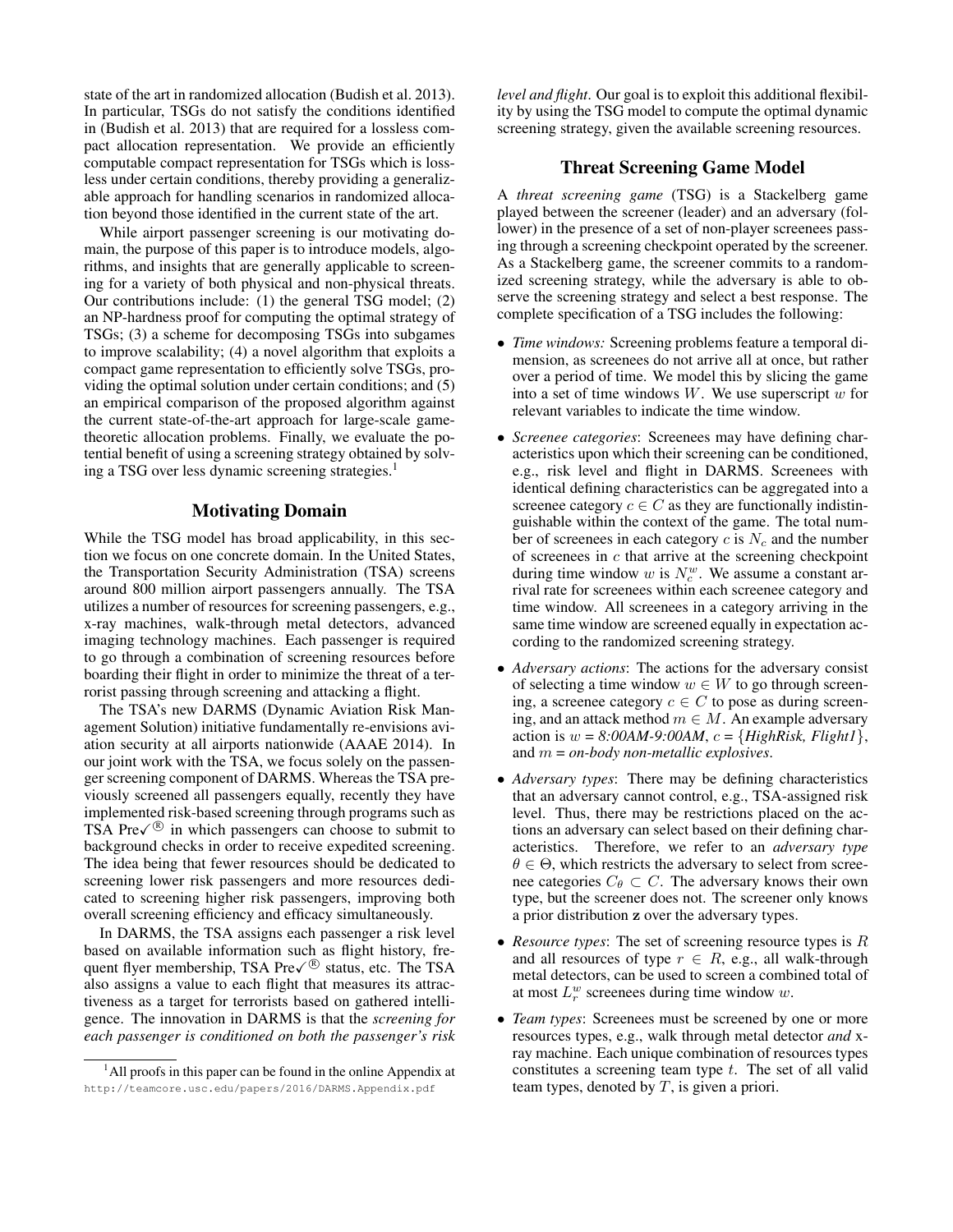

Figure 1: TSG Strategies

• *Team type effectiveness*: Team types vary in their ability to detect different attack methods. For team type  $t$ ,  $E_m^t$  is the probability of detection against attack method  $m$ .

**Pure strategy** A pure strategy  $P$  for the screener can be represented by  $|W|$  non-negative integer-valued matrices  $P^w$  of size  $|C| \times |T|$ . The c, t entry in  $P^w$  is the number of screenees in  $c$  assigned to be screened by team type  $t$  during time window w, which we denote as  $P_{c,t}^w$ . Pure strategy  $\overline{P}_{c,t}$ must assign every screenee to be screened by a team type while satisfying the resource type capacity constraints for each time window. The set of all valid pure strategies  $\hat{P}$  is given by the assignments that satisfy the constraints:

$$
\sum_{t \in T} I_r^t \sum_{c \in C} P_{c,t}^w \le L_r^w \quad \forall w, \forall r \tag{1}
$$

$$
\sum_{t \in T} P_{c,t}^w = N_c^w \quad \forall w, \forall c \tag{2}
$$

where  $I_r^t$  is an indicator function returning 1 if team type  $t$ contains resource type r and 0 otherwise. We assume  $\hat{P} \neq \emptyset$ , i.e., it is possible to assign every screenee to a team type.

Example TSG A pure strategy is shown in Figure 1(a) for an example TSG consisting of one time window  $W = \{w_1\},\$ three screenee categories  $C = \{c_1, c_2, c_3\}$ , two screening resource types  $R = \{r_1, r_2\}$ , and three screening team types  $T = \{t_1, t_2, t_3\}$  with  $t_1 = \{r_1\}, t_2 = \{r_1, r_2\}$ , and  $t_3 = \{r_2\}$ . Each screenee category contains three screenees, i.e.,  $N_{c_1}^{w_1} = N_{c_2}^{w_1} = N_{c_3}^{w_1} = 3$  and thus by Equation 2 each row in the matrix must sum to three. Each resource type can screen at most six screenees, i.e.,  $L_{r_1}^{w_1} = L_{r_2}^{w_1} = 6$ , and thus by Equation 1 the total assignments corresponding to  $r_1$ (solid line box) and the total assignments corresponding to  $r_2$  (dashed line box) must each be less than or equal to six.

Mixed Strategy Given a mixed strategy q over all valid pure strategies  $\hat{P}$  (i.e.,  $\sum_{P \in \hat{P}} q_P = 1, 0 \le q_P \le 1$ ), we can compute the expected (marginal) number of screenees in  $c$  assigned to be screened by team type  $t$  during time window w as  $n_{c,t}^w = \sum_P q_P P_{c,t}^w$ . The values of  $n_{c,t}^w$  form the marginal strategy n, with an example shown in Figure 1(b).

Utilities Since all screenees in category  $c$  are screened equally in expectation, we can interpret  $n_{c,t}^w/N_c^w$  as the probability that a screenee in category  $c$  arriving during time window  $w$  will be screened by team type  $t$ . Then, the probability of detecting an adversary type in category  $c$  during time window  $w$  using attack method  $m$  is given by  $x_{c,m}^w = \sum_t E_m^t n_{c,t}^w / N_c^w$ . The payoffs for the screener are given in terms of whether adversary type  $\theta$  chooses screenee category c and is either detected during screening, denoted as  $U_{s,c}^d$ , or is undetected during screening, denoted as  $U_{s,c}^u$ . Similarly, the payoffs for adversary type  $\bar{\theta}$  are given in

terms of whether  $\theta$  chooses screenee category  $c$  and is either detected during screening, denoted as  $U_{\theta,c}^d$ , or is undetected during screening, denoted as  $U_{\theta,c}^u$ . As the nature of our motivating domain is zero-sum, we assume a zero-sum game such that  $U_{\theta,c}^d = -U_{s,c}^d$  and  $U_{\theta,c}^u = -U_{s,c}^u$ .

Given adversary type  $\theta$ 's choice of time window w, screenee category c, and attack method m, the screener's expected utility is given by  $U_s = x_{c,m}^w U_{s,c}^d + (1 - x_{c,m}^w)U_{s,c}^u$ <br>and the expected utility for adversary type  $\theta$  is  $U_{\theta} = -U_s$ .

# Computing TSG Equilibria

The optimal mixed strategy for a zero-sum TSG can be obtained by solving the linear program  $MixedStrategyLP$ 

$$
\max_{\mathbf{n},\mathbf{q},\mathbf{s},\mathbf{x}} \quad \sum_{\theta \in \Theta} z_{\theta} s_{\theta} \tag{3}
$$

$$
s_{\theta} \le x_{c,m}^w U_{s,c}^d + (1 - x_{c,m}^w) U_{s,c}^u \quad \forall w, \forall \theta, \forall c, \forall m \tag{4}
$$

$$
x_{c,m}^w = \sum_{t \in T} E_m^t \frac{n_{c,t}^w}{N_c^w} \qquad \forall w, \forall c, \forall m \tag{5}
$$

$$
n_{c,t}^w = \sum_{P \in \hat{P}} q_P P_{c,t}^w \qquad \forall w, \forall c, \forall t \tag{6}
$$

$$
\sum_{P \in \hat{P}} q_P = 1, \quad q_P \ge 0 \qquad \forall P \tag{7}
$$

Equation 3 is the objective function which maximizes the summation of the screener's worst case expected utility against adversary type  $\theta$ ,  $s_{\theta}$ , multiplied by the probability of encountering  $\theta$ ,  $z_{\theta}$ , over all adversary types  $\theta \in \Theta$ . Equation 4 constrains  $s_{\theta}$  to be worst case screener utility over all  $c \in C_\theta$ ,  $w \in W$ , and  $m \in M$  that adversary type  $\theta$  could choose. Equation 5 calculates the detection probabilities x from the marginal strategy n. Equation 6 calculates the marginal strategy n from the mixed strategy q. Equations 7 ensures q is a valid probability distribution over  $P$ .

Decomposition A potential way to improve computational efficiency when solving for the screener strategy is to decompose the TSG into sub-games  $G<sup>w</sup>$  for each time window. Since the TSG is sliced into  $|W|$  time windows, the overall screener mixed strategy can be computed by solving  $G^w$  (assuming adversary types conduct one attack in each time window) separately and then combining the mixed strategies from each sub-game. The optimization problem  $MixedStrategyLP(w)$  is similar to  $MixedStrategyLP$ , except with only the constraints for time window  $w$ . This decomposition scheme produces the optimal solution for the type of zero-sum TSGs we consider in this paper.

Theorem 1. *Decomposition produces the optimal mixed strategy for a TSG when there exists a real number* j *such that*  $j > 0$  and all sub-games satisfy  $U_{s,c}^u = -jU_{\theta,c}^u$  and  $U_{s,c}^d = -jU_{\theta,c}^d, \forall c \in C$ .<sup>2</sup>

However, decomposition is not guaranteed to produce the optimal screening strategy for general-sum TSGs. A counterexample showing the potential suboptimality of decomposition for general-sum TSGs is located in the Appendix.

 $2$ This result only holds in case of a single adversary type. As a result, solving for each time window arises by assuming independent time windows rather than a mathematical property of the presented model.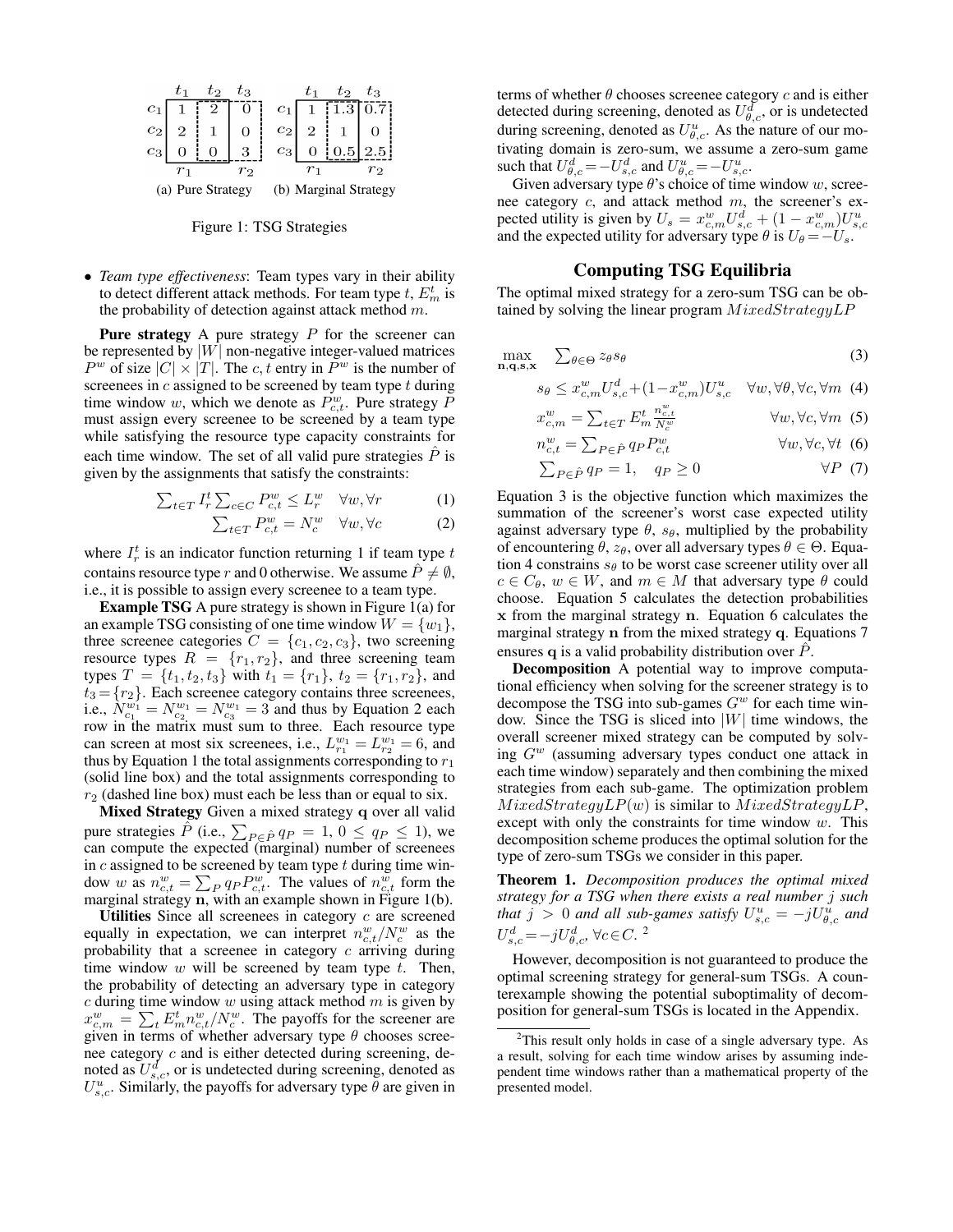Complexity Despite decomposing a TSG into sub-games, solving  $G^w$  can be computationally difficult as the TSG inputs, and in particular the sets  $C$  and  $T$ , increase in size.

# **Theorem 2.**  $MixedStrategyLP(w)$  *is NP-Hard to solve.*

The challenge is that the number of valid pure strategies  $|P|$  is exponential in the inputs to the TSG. Thus, for any realistically-sized TSG, it would be impossible to even properly formulate  $MixedStrategyLP(w)$  in practice as  $\hat{P}$  would not fit into memory. Previous work for handling large pure strategy spaces in Stackelberg games can be categorized into two broad approaches: (1) *marginal-based approaches* (Kiekintveld et al. 2009; Letchford and Conitzer 2013) which exploit compact game representations, and (2) *column generation* (Jain et al. 2010b; Yang et al. 2013) which exploits small support set size in the mixed strategy. Our empirical results show that our novel marginal-based approach significantly outperforms column generation with respect to both runtime and solution quality. Hence, we adopt marginal-based approaches for solving TSGs.

**Marginals**  $MixedStrategyLP(w)$  explicitly enumerates the pure strategies in  $\hat{P}$  to compute the marginal strategy in Equation 6. An alternative approach is to bypass the enumeration of pure strategies and the modeling of the mixed strategy q entirely, instead directly optimizing the marginal assignments in n. The optimal screener marginal strategy for a zero-sum TSG can be computed by solving the linear program  $MarqinalStrategyLP(w)$  which is obtained by Equations 3-5 from  $MixedStrategyLP(w)$  and then:

$$
\sum_{t \in T} I_r^t \sum_{c \in C} n_{c,t}^w \le L_r^w \quad \forall r \tag{8}
$$

$$
\sum_{t \in T} n_{c,t}^w = N_c^w, \quad n_{c,t}^w \ge 0 \quad \forall c, t \tag{9}
$$

Previously, the constraints from Equations 1 and 2 were implicitly encoded in  $MixedStrategyLP(w)$  by considering an explicit enumeration of only valid pure strategies. Thus, any mixed strategy would respect Equations 1 and 2 by definition.  $MarginalStrategyLP(w)$  does not reason over pure strategies and thus needs Equations 8 and 9 to explicitly enforce the resource type capacity constraints and screenee category assignment constraints in the marginal strategy.

#### Algorithmic Approach

Despite satisfying Equations 8 and 9, the optimal marginal strategy n<sup>\*</sup> from  $MarginalStrategyLP(w)$  may not correspond to any valid mixed strategy q due to the integral screenee category assignments in pure strategies. Such marginal strategies are said to be *non-implementable*. We present an example of a non-implementable marginal strategy in the Appendix. Our goal is to compute the optimal *implementable* marginal strategy for a given TSG.

While previous work in security games has explored the non-implementability of marginals (Kiekintveld et al. 2009; Letchford and Conitzer 2013), the identified conditions focus specifically on spatio-temporal resource constraints, e.g., constraints on the scheduling and routing of resources. In contrast, the non-implementability issues in TSGs arise out of conflicting demands on resource types — from different team types — potentially resulting in constraint viola-

tions. Outside of the scope of security games, work on general randomized resource allocation, specifically (Budish et al. 2013), has explored such issues and provides guarantees for the implementability of marginal strategies if the problem constraints form a structure called a *bihierarchy*, which we define below. Unfortunately, only the most trivial TSGs form a bihierarchy as initially specified and an algorithm that handles non-bihierarchies is not provided in (Budish et al. 2013). Therefore, we have developed a novel approach for manipulating the constraints in TSGs to obtain a bihierarchy and ensure implementability of the marginal strategy.

Notation and Definitions In this section, we focus on a single time window, and thus drop the superscript  $w$ . The marginal assignments **n** form a  $|C| \times |T|$  matrix. Each assignment constraint in  $MarginalStrategyLP(w)$ , notably Equations 8 and 9, is a summation of  $n_{c,t}$  over a set  $S \subset C \times T$  with an integral upper bound. For example, based on Equation 9,  $\{\{c_1, t_1\}, \{c_1, t_2\}, \{c_1, t_3\}\}\$ form one constraint subset  $S$  for the example TSG from Figure 1. The set of all such S form a *constraint structure* H. To simplify our presentation, we introduce some shorthand. We use  $\mathbf{n}[S]$  in place of  $\sum_{(c,t)\in S} n_{c,t}$  and  $\mathbf{n}(H)$  to denote the set  ${n|n}$  satisfies constraints given by constraint structure  $H$ .

We say **n** is *implementable* with respect to H if  $n \in$  $\mathbf{n}(H)$  and there exists a mixed strategy q such that  $\mathbf{n} =$  $\sum_{P \in \hat{P}} q_P P$ . *H* is *universally implementable* if all **n** ∈  $n(H)$  are implementable. We say H is a *hierarchy* if, for every pair of elements  $S_1, S_2 \in H$ , we have  $S_1 \subset S_2$ ,  $S_2 \subset S_1$ , or  $S_1 \cap S_2 = \emptyset$ . Thus, H is a hierarchy if, for any two constraint sets, one is a subset of the other or they share no common elements. We say H is a *bihierarchy* if there exists hierarchies  $H_1$  and  $H_2$  such that  $H = H_1 \cup H_2$  and  $H_1 \cap H_2 = \emptyset$ . Utilizing these definitions, we show the following:

#### Theorem 3. *For TSGs, a bihierarchical constraint structure is necessary and sufficient for universal implementability.*

Theorem 3 implies that we can guarantee the solution to  $MarginalStrategyLP(w)$  is the *optimal implementable* marginal strategy if and only if the constraints for the TSG form a bihierarchy. TSGs have one constraint hierarchy  $H_1$ containing the row constraints for each screenee category c:  $\sum_{t \in T} n_{c,t} = N_c$ . However, the set of column constraints  $H_2$ , one for each resource type r, may not form a hierarchy:  $\sum_{t \in T} I_r^t \sum_{c \in C} n_{c,t} \leq L_r$ . To capture the overlap between resource type constraints, we denote the constraint subset for every resource type r as  $S_r = C \times \{t \mid t \in T, r \in t\},\$ and the intersection  $S_r \cap S_{r'}$  as  $S_{r,r'}$ . An intersection is *resolved* if we have  $S_{r'} \subset S_r$  or  $S_r \subset S_{r'}$  or  $S_{r,r'} = \emptyset$ . If all intersections  $S_{r,r'}$  are resolved then  $H_2$  forms a hierarchy by definition. Since  $H_2$  does not form a hierarchy for most TSGs, we concentrate on converting  $H_2$  into a hierarchy in order to achieve universal implementability for a given TSG.

Marginal Guided Algorithm (MGA) Our approach focuses on resolving intersections between the resource type constraints in  $H_2$  to produce a hierarchy, which results in the TSG constraint structure forming a bihierarchy.

Figure 2 shows a possible way of resolving overlapping constraints in  $H_2$  for the example TSG. Note that the constraints (on the left) do not form a hierarchy as  $S_{r_1,r_2}$  =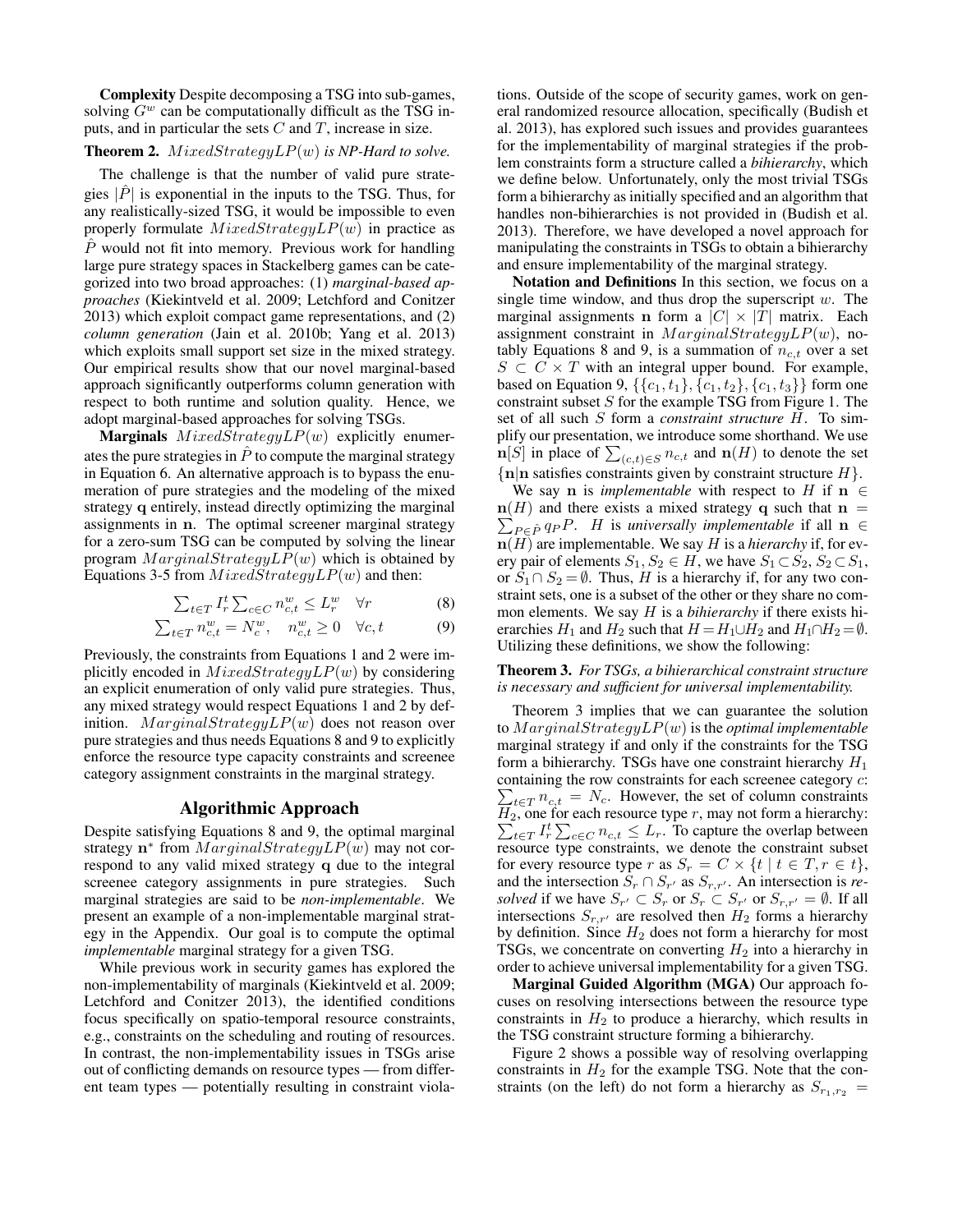

Figure 2: Resolving Overlaps to Form a Bihierarchy

 $C \times \{t_2\}$  and  $S_{r_1} \nsubseteq S_{r_2}$  and  $S_{r_2} \nsubseteq S_{r_1}$ . Thus, a possible way of resolving the intersection between  $r_1$  and  $r_2$  is to split  $r_2$  into  $r_{2,1}$  and  $r_{2,2}$ , with new capacity constraints  $\mathbf{n}[S_{r_{2,1}}] \leq L_{r_{2,1}}$  and  $\mathbf{n}[S_{r_{2,2}}] \leq L_{r_{2,2}}$  respectively to replace the original capacity constraint  $\mathbf{n}[S_{r_2}] \leq L_{r_2}$  on resource type  $r_2$ . Resolving this intersection results in  $H_2$  forming a hierarchy, as  $S_{r_{2,1}} \subset S_{r_1}$  and  $S_{r_{2,1},r_{2,2}} = \emptyset$  and  $S_{r_1,r_{2,2}} = \emptyset$ .  $H_1$  and  $H_2$  now combine to form a bihierarchy.

However, it must hold that  $L_{r_{2,1}} + L_{r_{2,2}} = L_{r_2} = 6$ , yet notice that there are no satisfying, integral values of  $L_{r_{2,1}}$ and  $L_{r_{2,2}}$  (e.g.,  $\{2,4\}, \{3,3\}, \{4,2\}$ ) that still capture the example marginal strategy, specifically  $\mathbf{n}[S_{r_2,1}] = 2.8$  and  $n[S_{r_{2,2}}] = 3.2$ . That is, manipulating the constraints in this way would cut out the marginal strategy from the solution space. Therefore, if the marginal strategy was in fact optimal, then breaking down  $r_2$  would remove an important part of the feasible space, resulting in a loss of solution quality. Instead, it would have better to break down  $r_1$  into  $r_{1,1}$  and  $r_{1,2}$  with  $L_{r_{1,1}} = L_{r_{1,2}} = 3$ , as resolving the intersection that way produces a bihierarchy that still captures the marginal strategy, specifically  $\mathbf{n}[S_{r_{1,1}}] = 3$  and  $\mathbf{n}[S_{r_{1,2}}] = 2.8$ .

The example above clearly highlights the importance of resolving intersections intelligently. Therefore, we present the Marginal Guided Algorithm (MGA) that uses the optimal marginal strategy  $n^*$  from  $MarginalStrategyLP$  to search for the optimal implementable marginal strategy, the intuition being that it exists either at, or near,  $n^*$ .

The first step in MGA (shown in Algorithm 1) is to solve  $MarginalStrategyLP$  to obtain n<sup>\*</sup> (Line 1), which may be non-implementable. MGA then builds a tree by starting with a root node that contains the original constraint structure (Line 2), and repeats the resolution steps, described below, until there are no unresolved intersections. We resolve the intersections guided by  $n^*$  using three types of resolution to replace the original resource type constraint for  $r$ :

- *Integral resolution*: If  $\mathbf{n}$ <sup>\*</sup>[ $S_{r,r'}$ ] is integral then add the pair of constraints  $\mathbf{n}[S_{r,r'}] \leq \mathbf{n}^*[S_{r,r'}], \, \mathbf{n}[S_r \backslash S_{r,r'}] \leq$  $L_r - \mathbf{n}^*[S_{r,r'}]$ .  $\mathbf{n}^*$  still satisfies the resulting constraints.
- *Slack resolution*: If  $L_r \mathbf{n}^*[S_r] \geq 1$  then add the pair of constraints  $\mathbf{n}[S_{r,r'}] \leq [\mathbf{n}^*[S_{r,r'}]]$  ,  $\mathbf{n}[S_r \backslash S_{r,r'}] \leq$  $\lceil {\bf n}^*[S_r \backslash S_{r,r'}]\rceil$ .  ${\bf n}^*$  still satisfies the resulting constraints.
- *Tight resolution*: If  $L_r \mathbf{n}^*[S_r] < 1$  then produce two sets, each containing a pair of constraints:  $\mathbf{n}[S_{r,r'}]\,\leq\, \lceil \mathbf{n}^*[S_{r,r'}]\rceil,\, \mathbf{n}[S_{r}\backslash \bar{S_{r,r'}}]\,\leq\, L_{r} \,-\, \lceil \mathbf{n}^*[S_{r,r'}]\rceil,$  $\text{and} \left[\mathbf{S}_{r,r'}\right] \leq \left[\mathbf{n}^*[S_{r,r'}]\right], \left[\mathbf{n}[S_{r}\backslash S_{r,r'}]\right] \leq L_r - 1$  $\lfloor n^*[S_{r,r'}] \rfloor$ , respectively.  $n^*$  may not satisfy either of the two new resulting sets of constraints.

A single leaf node is added for integral and slack resolutions,

# Algorithm 1:  $MGA(H)$

 $\mathbf{n}^* \leftarrow MarginalStrategyLP(H)$ 

2  $TreeRoot \leftarrow H$ 

- $3 I \leftarrow Calc&OrderIntersections(H)$
- 4 while  $(I \neq {\emptyset})$  do
- $5 \mid C \leftarrow ResolveIntersection(I, n^*)$
- 6  $Tree \leftarrow UpdateTree(Tree, C)$
- $I \leftarrow Calc&OrderIntersections(Tree.Lea f)$
- 8  $Hull \leftarrow ConvexHull(Tree.Leaf)$
- 9 return n',  $\lambda, \{ {\bf n}_i \} \leftarrow \dot {M} arginal \dot {Str} a tegyLP(Hull)$

while two leaf nodes are added for tight resolutions. Thus, we order the intersections so that integral and slack resolutions happen first (Line 3 and 7), to avoid tight resolution and thus preserve n ∗ . After every resolution, leaves are added to the tree (Line 6) that contain all constraints of the parent node except with the constraint for r removed and the new pair of constraints added, then the intersections are recomputed (Line 7). At the end of the loop, each leaf  $i$  contains a bihierarchy  $H_i$ , as all intersections have been resolved. A convex hull of the sets of points  $n(H_i)$   $\forall i$  is computed, and  $MarginalStrategyLP$  is solved using the convex hull instead of Equations  $8$  and  $9$  to get the marginal strategy  $n'$ .

Convex Hull As each bihierarchy is a set of linear constraints, let bihierarchy  $H_i$  be written as  $A_i \mathbf{n} \leq b_i$  for matrix  $A_i$  and vector  $b_i$ . Thus, by definition  $\mathbf{n}(H_i)$  =  $\{\mathbf{n}|A_i\mathbf{n} \leq b_i\}$ . The natural way to represent the convex hull is  $conv(\mathbf{n}(H_1), \ldots, \mathbf{n}(H_k)) = \{ \mathbf{n} | \mathbf{n} = \sum_i \lambda_i \mathbf{n}_i, A_i \mathbf{n}_i \leq$  $b_i, \lambda_i \geq 0, \sum_i \lambda_i = 1$ . We use a result from (Balas 1985) that represents the convex hull using *linear constraints*:  $conv(\mathbf{n}(H_1),...,\mathbf{n}(H_k)) = {\mathbf{n}|\mathbf{n} = \sum_i \mathbf{n}_i, A_i \mathbf{n}_i \leq$  $\lambda_i b_i, \lambda_i \geq 0, \sum_i \lambda_i = 1$ . MGA outputs the values of  $\lambda_i$ and  $n_i$  that form the returned solution  $n'$  (Line 10).

The intuition behind taking the convex hull is that the bihierarchies capture many pure strategies near n\*. Coupled with the fact that the optimal implementable strategy is a convex combination of pure strategies possibly near  $n^*$ , the convex hull of the bihierarchies should at least be close to the optimal implementable strategy. This assumption is justified by the empirical results from tests on MGA. Importantly, we show n' is always implementable and give conditions under which n' is the optimal implementable marginal strategy:

Lemma 1. *Given any set of constraints* H *for a TSG, if*  $\mathbf{n}(H_i) \subseteq \mathbf{n}(H)$  *for bihierarchy*  $H_i$  ( $i \in 1, 2, \ldots$ ), then all  $\mathbf{n} \in conv(\mathbf{n}(H_1), \mathbf{n}(H_2), \ldots)$  *are implementable.* 

Theorem 4. *MGA provides the optimal implementable marginal strategy if tight resolution is never used.*

If tight resolution is never used, then  $n' = n^*$ . In our evaluation, we show that even when tight resolution is used and  $n' \neq n^*$ , n' is empirically equal to  $n^*$  in terms of screener utility. While not guaranteed, empirically it would thus appear MGA is capable of providing an utility-equivalent *optimal implementable* marginal strategy n' in place of the possibly non-implementable marginal strategy  $n^*$ .

**Sampling** Viewing  $\lambda_i$  as a probability, we sample a bihierarchy  $H_i$  (and  $n_i$ ) with probability  $\lambda_i$ . We know that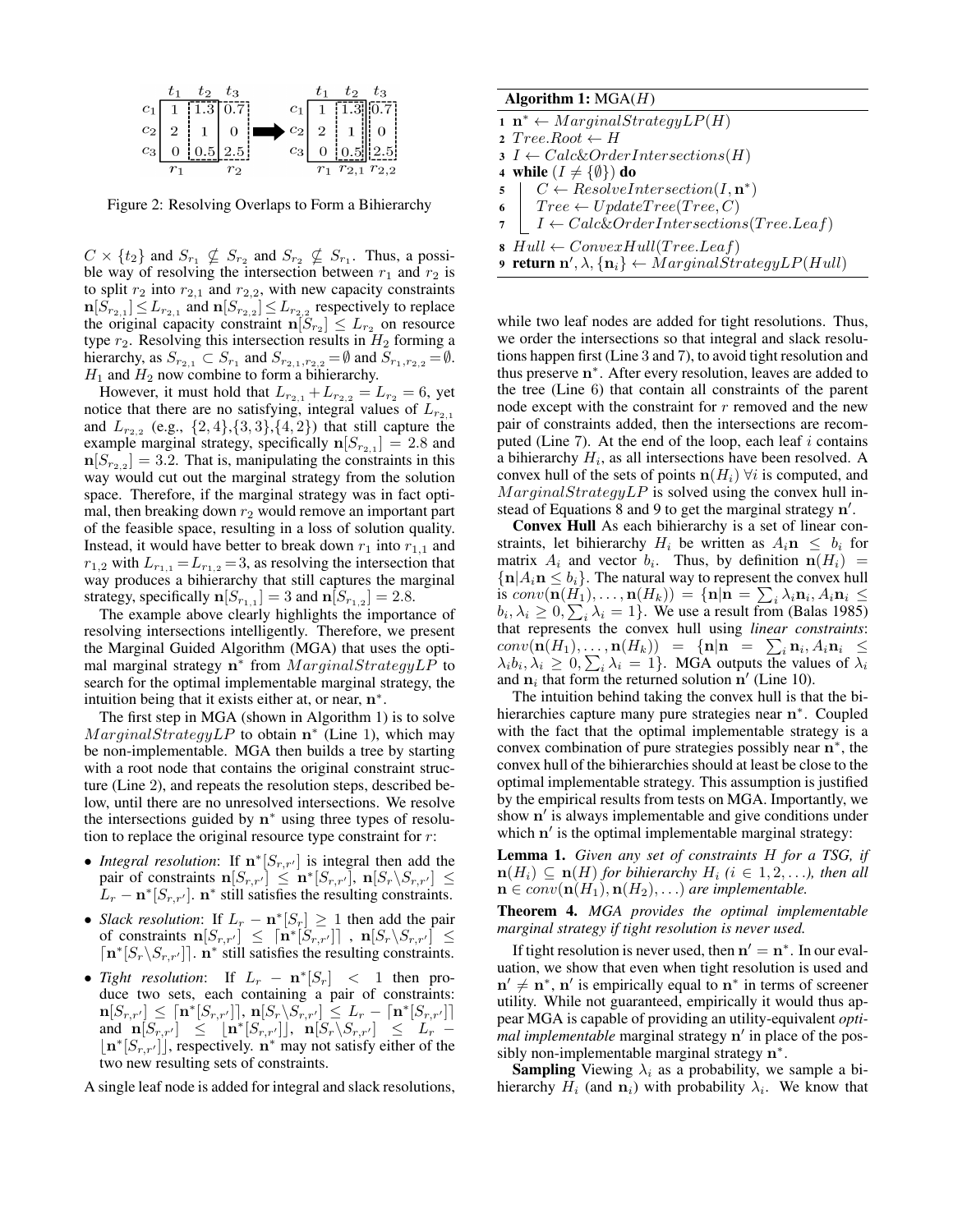$n_i/\lambda_i \in \mathbf{n}(H_i)$ , thus, we use the sampling algorithm for a bihierarchy from (Budish et al. 2013) to efficiently sample a pure strategy from the implementable strategy  $\mathbf{n}_i/\lambda_i \in H_i$ .

Full Resolution Algorithm (FRA) This alternative to MGA uses a different way of resolving intersections which we call *full resolution*: given an unresolved intersection  $S_{r,r'}$ , split the constraint for resource type r into  $L_r + 1$ possible pairs  $\mathbf{n}[S_{r,r'}] \leq L_r - i$ ,  $\mathbf{n}[S_r \backslash S_{r,r'}] \leq i$  for  $i \in \{0, 1, \ldots, L_r\}$ . FRA works similarly to MGA, except it always uses full resolution. While we prove the following about FRA, it is computationally infeasible in practice.

Theorem 5. *FRA always provides the optimal implementable marginal strategy.*

#### Evaluation

We evaluate the TSG model using experiments inspired by the TSA DARMS passenger screening domain. The game payoffs are zero-sum and randomly generated with  $U_{\theta,c}^u$  uniformly distributed in [1,10] and  $U_{s,c}^{u} = -U_{\theta,c}^{u}$ . The remaining game payoffs  $U_{s,c}^d$  and  $U_{\theta,c}^d$  are fixed to 0. The default settings for each experiment are 5 screenee risk levels, 5 screening resource types, 10 screening team types, 3 attack methods, and 1 time window. All results are averaged over 30 randomly generated game instances.

Algorithmic Approach Figure 3 shows a runtime and solution quality comparison of three approaches for solving TSGs: MarginalStrategyLP (MSLP), Marginal-Guided Algorithm (MGA), and  $MixedStrategyLP$  using column generation (CG) with a cutoff after 1000 iterations.

In Figure  $3(a)$ , the x-axis denotes the number of flights, and the y-axis the runtime needed to solve the TSG (or reach the iteration cutoff in the case of CG). CG consistently produces the slowest runtimes, as the TSG pure strategy representation results in large support sets within the mixed strategy causing the CG approach to often terminate from reaching the iteration cutoff rather than converging to the optimal solution. In contrast, by exploiting a compact game representation and avoiding pure strategy enumeration, both MSLP and MGA have runtimes which are multiple orders of magnitude lower than CG. Furthermore, MGA is able to guarantee the implementability of the generated marginal strategy with minimal runtime overhead compared to MSLP.

In Figure 3(b), the x-axis again indicates the number of flights, but now the y-axis is the screener utility of the solution returned by solving the TSG (or reaching the iteration cutoff with CG). The solution quality of MSLP (whose marginal strategy may or may not be implementable) represents the theoretical upper bound against which we compare the other two approaches. Despite being an optimal approach, CG provides the worst solution quality of the three approaches again because the iteration cutoff prevents convergence to the optimal solution. Combined with the runtime results, it is clear that CG is not suitable for solving large-scale TSGs. In contrast, MGA, while not guaranteed to be optimal in all cases, matches the optimal solution quality of MSLP empirically for the randomly generated games tested. Thus, in practice, MGA is both an efficient and effective algorithm for real-world threat screening domains.



Figure 5: Comparison of Screening Approaches

MGA Analysis To further emphasize the ability of MGA to perform well even for TSGs which require increasingly complex intersection resolutions, we provide a more detailed analysis in Figure 4. The x-axis remains the number of flights, while the left y-axis (bar graph) is the number of leaf nodes generated by MGA, i.e., the number of bihierarchies in the convex hull, and the right y-axis (line graph) is the percentage of the games tested for which MGA generates only a single leaf node. For small numbers of flights, MGA generates a single leaf node in a majority of games resulting in a low average number of leaf nodes.

A single leaf node implies that all intersection resolutions were either integral or slack and the optimal solution from MSLP is maintained. As the number of flights increases, the average number of leaf nodes increases, while



Figure 4: MGA Analysis

the percentage of games with a single leaf node decreases. This makes sense as with more screenees it becomes more difficult to eliminate all intersections while avoiding tight resolutions which create multiple leaf nodes. However, even as the number of generated leaf nodes increases, MGA still manages to provide an optimal implementable solution.

Screening Approach The TSA DARMS passenger screening domain utilizes screenee categories defined as  $\langle$ risk level, flight $\rangle$ . To show the benefit of using this screenee categorization, we compare the resulting screening strategy (TSG-RF) against two baselines: (1) TSG-U, where screenees are placed in a single uniform category, and (2) TSG-R, where screenees are categorized by  $\langle$ risk level $\rangle$ . Figure 5(a) shows the solution quality comparison of the three approaches, where the x-axis is the number of flights and the y-axis is screener utility. As expected, TSG-RF achieves the highest screener utility for all numbers of flights. Figure 5(b) shows a comparison for a specific game instance with 5